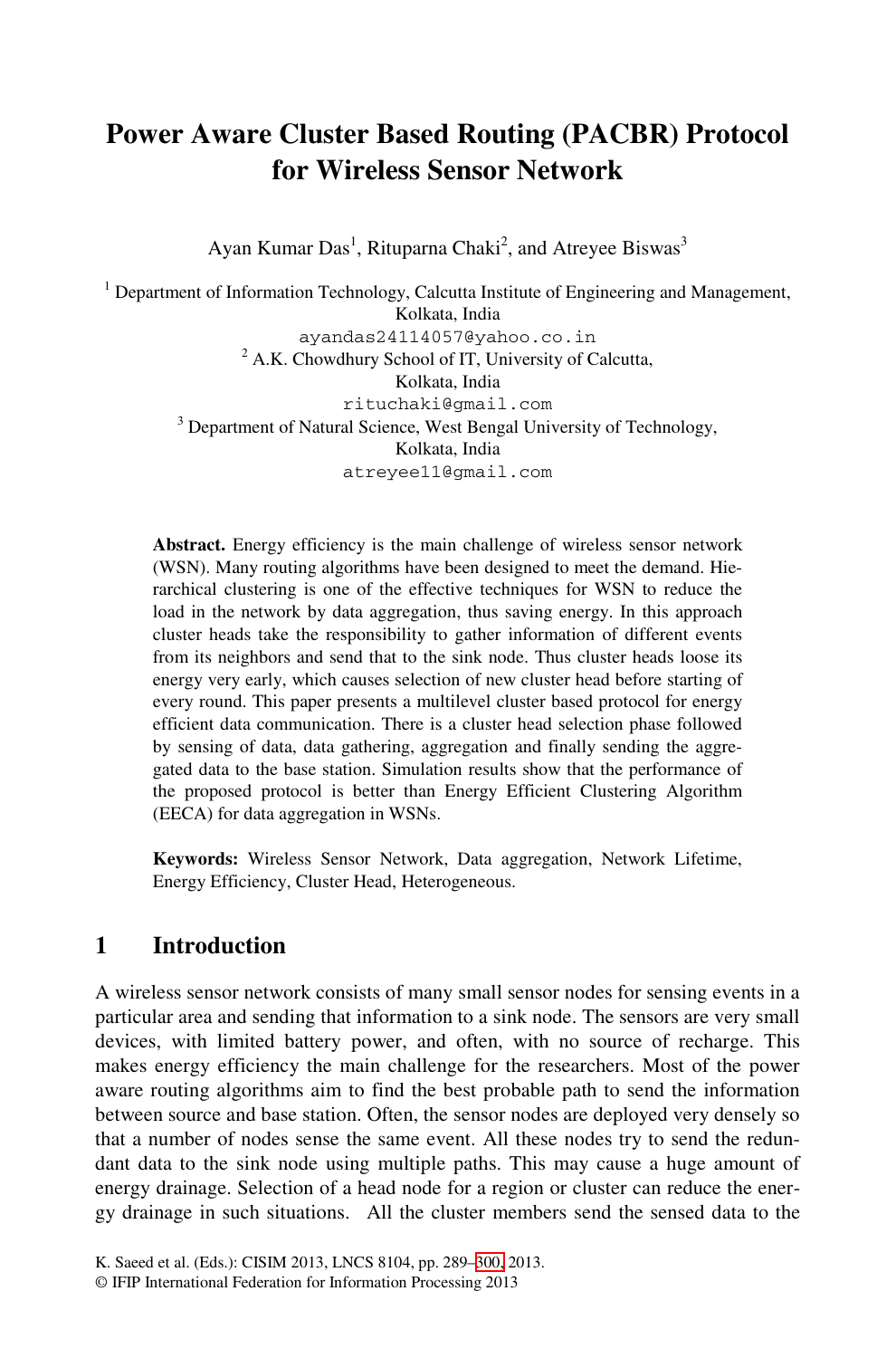cluster head. The cluster head collects data from the members, reduce those redundant data and aggregate all the collected data. The aggregated data will be sent to the base station only by the cluster head, thus saving energy. The proposed algorithm selects a cluster head in different clusters before starting every round of aggregation and sends data to base station. The energy of the cluster head reduces, thus making the selection of new cluster head necessary after completion of every round. The energy consumption for communication between two nodes is governed by the Inverse Square Law of energy. Further the network is divided into different levels and every level has multiple clusters. All the aggregated packets coming from different cluster heads of higher level will be further aggregated by a leader node of lower level which is selected among the cluster heads of that level. Leader node will be selected depending on the distance from the base station and its residual energy. Finally the leader node will send the total aggregated packet to the leader node of next lower level and ultimately to the base station.

The remaining part of this paper is organized as follows: Section 2 deals with the review of state of the art routing topologies, section 3 gives a description of the proposed methodology, section 4 contains the simulation reports and section 5 is the concluding part.

## **2 Review Works**

Energy Efficiency and increasing network longevity is the main research area in wireless sensor network for the last few years. To reduce energy drainage many algorithms have been designed to form clusters. A cluster head is selected to aggregate collected data and send that to the base station. Energy Efficient Clustering Algorithm for data aggregation in WSN [3] is one of the examples of clustering algorithm. It includes two phases of clustering. One is the formation of cluster heads. In this phase every node broadcast their radius, residual energy and co-ordinates to the neighbor nodes. Then the nodes will calculate competition bids to select the cluster head. The other phase is data aggregation and tree construction, which includes calculation of weight values for cluster heads depending on the distance from the base station and remaining residual energy. These weight values help to select the leader node among the cluster heads. The aggregated data will be sent to base station only by leader node which leads to uniform energy dissipation and long network longevity.

Another algorithm Energy Efficient Heterogeneous Clustered scheme for Wireless Sensor Network [5] has assumed that a percentage of sensor nodes are equipped with more energy and are immobile with known geographical locations. The introduction of computational heterogeneity includes more powerful microprocessor, more energy, complex data processing ability, which adds a lot of advantages to this model. The Link heterogeneity is introduced with the inclusion of high bandwidth and long distance network transceiver to prolong the lifetime of the network together with reliable data transmission. The Energy heterogeneity brought about the energy efficiency to the network, however increasing the implementation cost.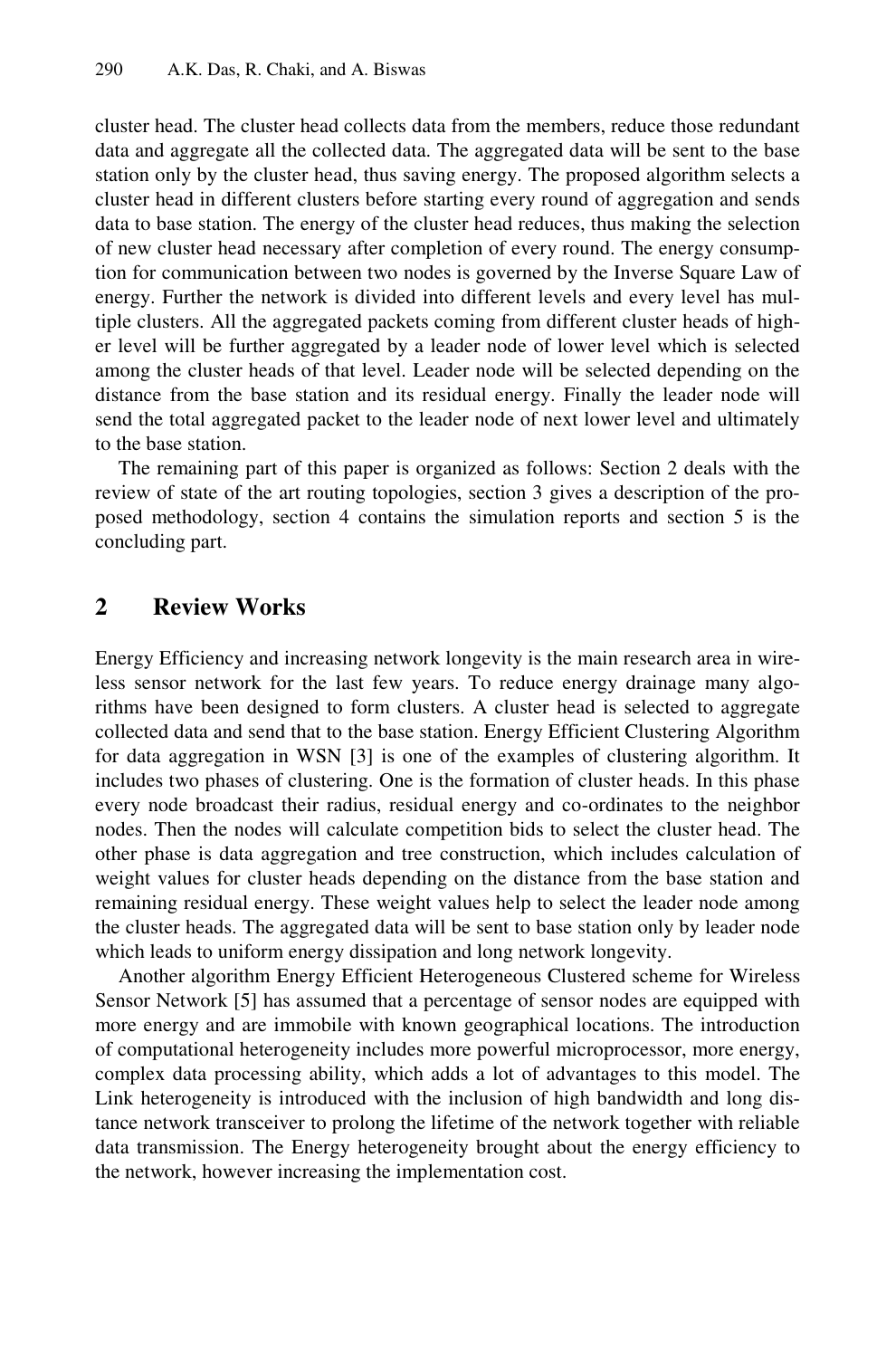Low Energy Adaptive Clustering Hierarchy (LEACH) [1,2,11,20] is also clusterbased protocol, which includes distributed cluster formation. LEACH randomly selects a few sensor nodes as cluster heads (CHs). Then it rotates this role to evenly distribute the energy consumption among the sensors in the network. The cluster head (CH) compress the collected data from different nodes that belong to the respective cluster. At last that the cluster head sends that aggregated packet to the base station in order to reduce the amount of information that must be transmitted to the base station. This protocol is most appropriate when there is a need for constant monitoring by the sensor network. A user may not need all the data immediately. Hence, periodic data transmissions are unnecessary which may drain the limited energy of the sensor nodes. After a given interval of time, a randomized rotation of the role of the CH is conducted so that uniform energy dissipation in the sensor network is obtained.

The Centralized approach on the other hand includes protocols such as LEACH-C [1,2] which proposes the sending of location awareness of the nodes to the base station which in turn would select the cluster head on the basis of remaining energy. Such process is though effective on the basis of total energy dissipation, formation of correct number of cluster heads, the main disadvantage of this process lies in the overhead caused due to continuous involvement of the base station.

Hybrid Energy-Efficient Distributed (HEED) routing [8] is also a clustering approach, which is one of the most recognized energy-efficient clustering protocols. It extends the basic scheme of LEACH by using residual energy and node degree or density. In HEED, the initial probability for each node to become a tentative cluster head depends on its residual energy, and final heads are selected according to the intra-cluster communication cost. The clustering process is divided into a number of iterations, and terminates with in a constant number of iterations. HEED achieves fairly uniform distribution of cluster heads across the network.

PEGASIS [10] includes arranging of nodes into chains so that they can communicate only with their closest neighbor, thereby minimizing the power requirement for data transmission per second and reducing overhead. However failure of any intermediate node can cut off the link between other nodes and thus can detach a portion of the network.

Clustering and multi-hop routing with power control in Wireless Sensor Network provides clustering together with power control by means of algorithms like QFR and DCNPE [6], which are power efficient and thus prolongs the network lifetime. These algorithms state that the process of clustering is completed in two different phases, namely, THE SET UP PHASE, where the node with the maximum residual energy and maximum intra cluster broadcast power, is chosen as the cluster head; and THE STEADY STATE PHASE, where packets of request are send by the Base station through a proper power level, confirming that those packets never appear twice for a node. On receiving the request the sensor nodes send sensed data to the cluster head in a single hop; which in turn follows a reverse way to the path through which request came to it from the base station, to send the aggregated data to the Base station. The intra cluster communication process is same as LEACH whereas inter cluster communication takes place only between two cluster heads. The base station follows a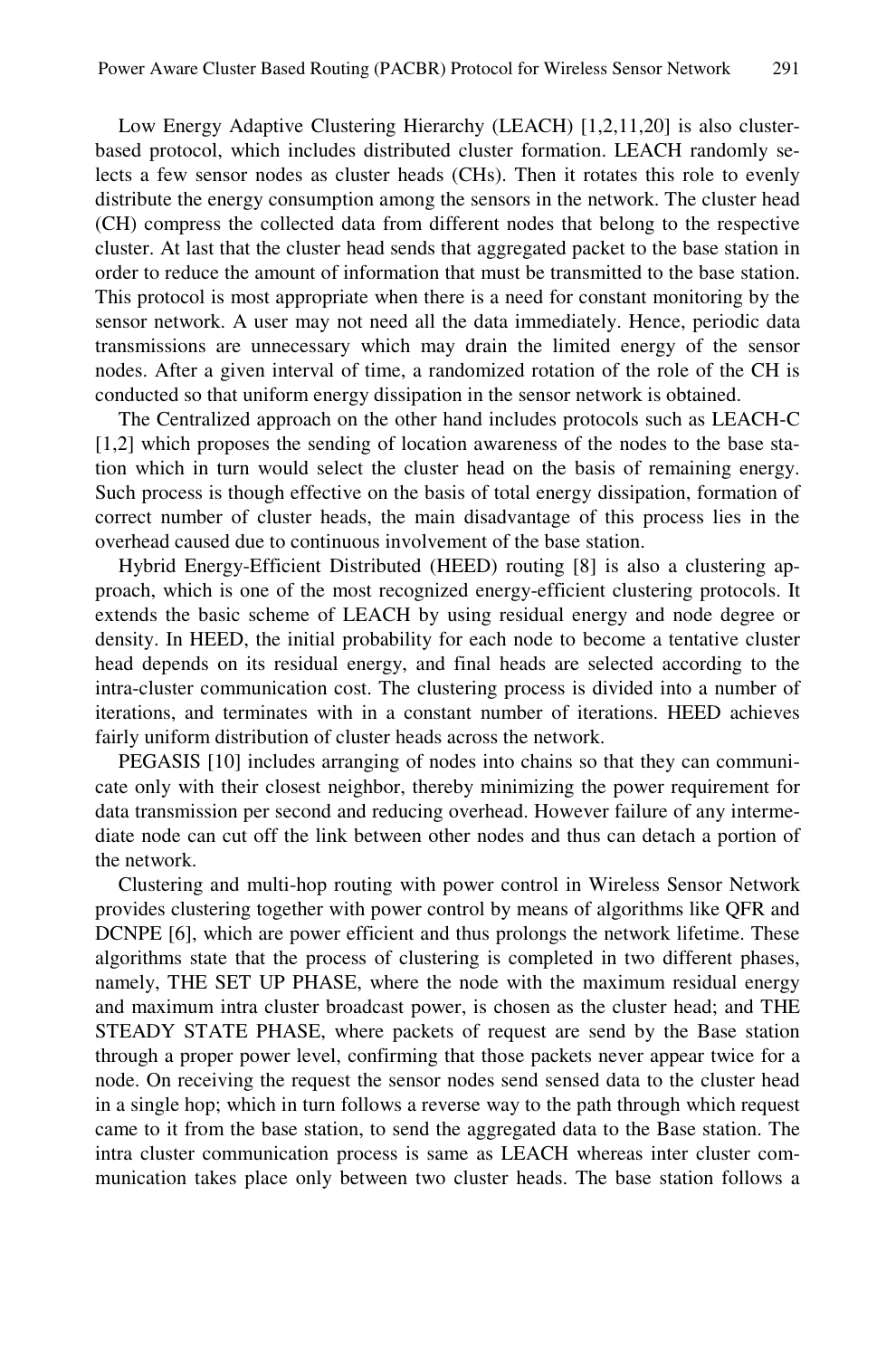power efficient path to send requests to the cluster head. Cluster heads follow the reverse path, by which energy of the nodes involved is reduced considerably.

QOS supporting and optimal energy allocation for a cluster based Wireless Sensor Network [7] states that together with energy efficiency, The Quality of Service, which includes source to link delay, data pass rate, data loss rate etc. must also be taken under consideration. The algorithm states that each cluster is controlled by a cluster head having a finite capacity called SINGLE FIXED RATE. The relaying of traffic from cluster to cluster till the sink to minimize the data congestion and increase network lifetime, makes the cluster heads depend on total relaying data rate from its own cluster as well as other clusters.

A novel hierarchical routing protocol algorithm for Wireless Sensor Networks [9] considers energy usage and packet latency together with security against node consideration attack. The simulation result proves that NHPRA can resist more against node consideration attack than LEACH due to the level maintained hierarchy adopted by them. The communication process among the sensors is same as GSPR, however the network is prone to outside node attack.

Energy Efficient Clustering under the joint Routing and coverage constraint [4] addresses optimal planning of the different states of sensors, providing energy efficient scheduling of the states, energy efficient routing, clustering and data aggregation. The algorithm formulates the problem as an ILP model and implementation of TABU search algorithm to manage exponentially increasing computation times. It mentions four different states of sensor node such as Transmit, Receive, Idle and Sleep. A subset of the total number of nodes will remain active at a time to save energy and reduce redundancy. The cluster heads are chosen dynamically on the basis of residual energy and distance from the neighbors and a spanning tree connects all cluster heads which are only capable of routing and thus send data to the sink. It is stated that all nodes have same sensing range and transmission range and the cluster heads are dynamically selected from the nodes.

## **3 Proposed Work**

Most of the existing clustering algorithms send the aggregated packet to the base station from cluster head directly. As a result the energy of cluster head node goes down very quickly and it becomes non-functioning very soon. Some other algorithm like EECA [3] constructs a data aggregation tree where every sub cluster head sends the data to its parent node. The parent node contents of more weight value than its child. The weight value will be calculated depending on the remaining energy and distance from the base station. The problem with this algorithm is the child cluster head may send the aggregated data to its immediate parent node which belongs to the same level, instead of sending it to the next level directly. This leads to wastage of energy, delay and also reduces network lifetime. The proposed algorithm PACBR will divide the network into different levels, many clusters with cluster heads can be there in a same level, and sends the aggregated data to the base station in an energy efficient way and increases network lifetime also.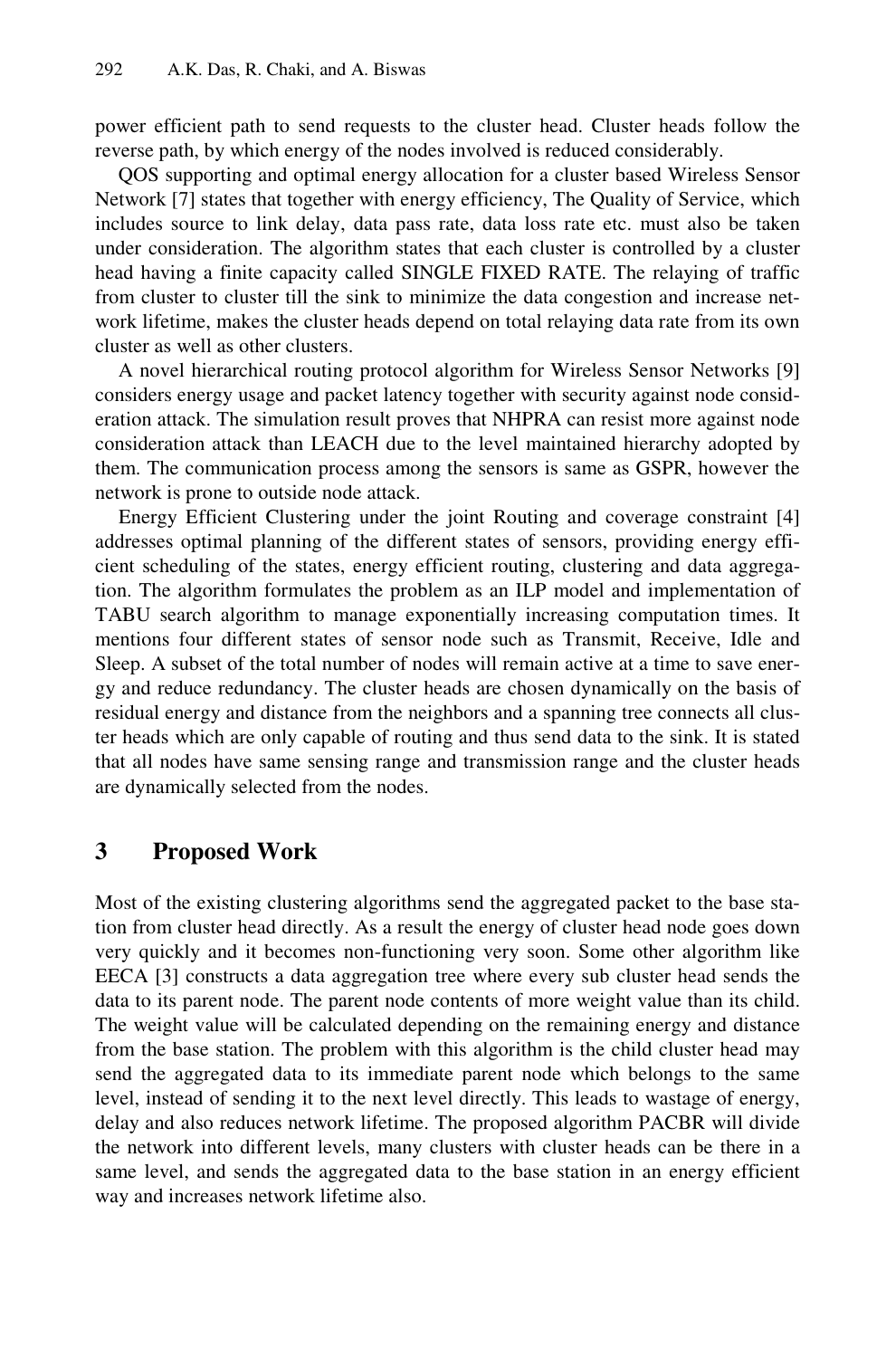#### **3.1 Basic Methodology**

The Power Aware Cluster Based Routing (PACBR) protocol for Wireless Sensor Network is proposed to send the information of devastating events from source node to base station. The algorithm clusterizes the sensor nodes and chooses a cluster head for every cluster. Every node will send the sensed data to its cluster head and it will take the responsibility to aggregate those data and send that to the base station via other cluster heads. The algorithm assumes that the network is a static network, that is, after deployment the nodes are motionless and contents of same initial energy. Base station or sink node will be of high configuration, i.e. contents of high energy, enough memory etc., deployed in a controllable place outside the network region. All sensor nodes are capable of data aggregation, compute its own residual energy and can find its geographic location.

All the sensor nodes send their geographic location to the base station which will group the sensor nodes into different clusters accordingly. The whole network will be divided in different levels and a level can have more than one clusters. The level nearest to base station will be the lowest level (i.e. level 1).

After deployment all the nodes will start to sense different events and send the sensed data to its cluster head. The cluster heads aggregate the data and send them to the sink node. A huge amount of energy is needed for this type of transmission which may cause early death of the cluster head. Thus for every round, change of cluster head is required. The algorithm helps to select the new cluster head and route the aggregated data to the base station.

The energy consumed in transmitting information from one node to another can be measured with the help of Inverse Square Law. It states that the intensity (energy per unit area perpendicular to the source) of linear waves radiating from a point source is inversely proportional to the square of the distance from the source. The intensity of energy for sending data from one node to another is thus –

$$
E_{I} = \frac{c}{(distance)^{2}}
$$
 (1)

Where C is a constant.

The consumption of energy will be increasing with the decrease in intensity. Thus energy consumed for a node i after sending n number of messages can be calculated as—

$$
E_{ci} = \sum_{j=1}^{n} k * d_{ij}^{2} * N_{m} + E_{a}
$$
 (2)

Where,

 d = Distance between nodes i and j Nm = Total number of sent messages from node i to j  $k =$ Constant value

 $E_a$  = Energy required for data aggregation The residual energy for node i will be—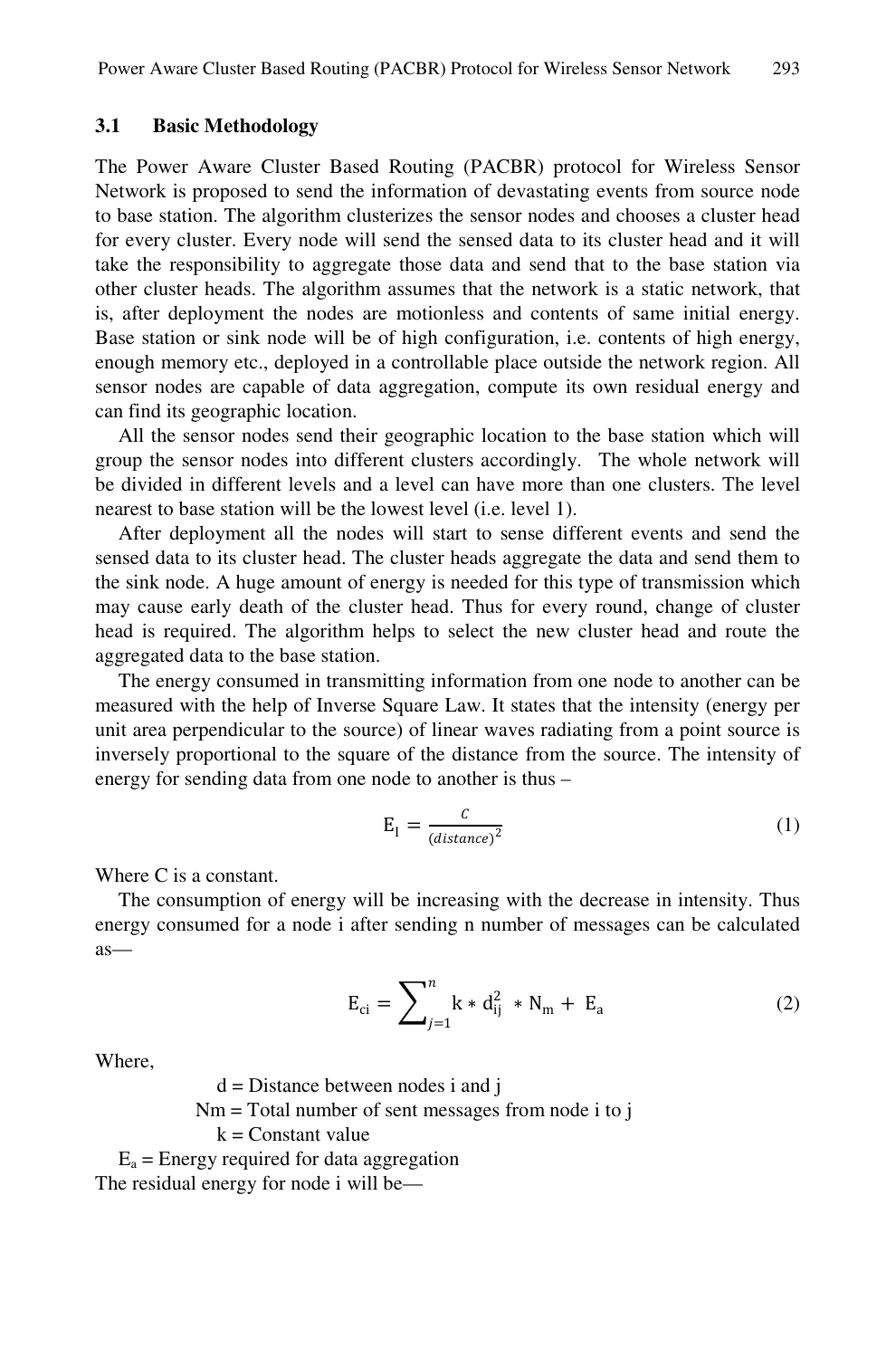$$
E_{Ri} = E_i - E_{ci} \tag{3}
$$

If the residual energy  $E_{\text{Ri}}$  of node i is greater than the threshold value then it becomes a candidate node of cluster head selection process. Threshold value can be defined as energy required to accept data from all nodes, aggregate that, and send that to neighbor nodes. Every candidate node will calculate the selection probability value Pi for itself.

$$
P_i = \frac{E_{Ri}}{D_i} \tag{4}
$$

Where,

$$
D_i = \sum_{j=1}^{n} \mathbf{d}_{ij} / \mathbf{n} \tag{5}
$$

 $E_{\text{Ri}}$  is the remaining energy at node i and  $D_i$  is the average distance of that node from all its neighbor nodes lying in the same cluster. 'n' is the total number of neighbor nodes of node i in that cluster.

Now all the nodes will broadcast their probability value  $P_i$  to their neighbors. Every node will check the values and find the maximum. The node containing the maximum Pi value will send the success message to all its neighbors.

A leader node is selected from among the cluster heads of the next lower level. The cluster head with highest weight value will selected as the leader node of that level. Every cluster head will try to send the aggregated data collected from different nodes to any of the cluster head of the next lower level. To select the cluster head of the next lower level it will calculate a weight value of those cluster heads by the following equation—

$$
W_t = K * \frac{E_R}{D_B * D_N} \tag{6}
$$

Where,

 $E_R$ =Remaining energy of the cluster head of next lower level to which the current cluster head of higher level can send data.

 $D_B$ =Distance from the base station of the cluster head of next lower level.

 $D_N$ =Distance of the current cluster head from the cluster head of the next level to which it can send data.

K=constant

The cluster head with highest weight value shall be called leader node of that level. Thus the cluster head will send the aggregated data to the leader node of next lower level. Then that leader node will send that to its next lower level leader node and so on. The process continues until the aggregated data reached at lowest level (i.e. level 1). The cluster head of lowest level will not try to calculate any weight value and send the aggregated data to the base station directly.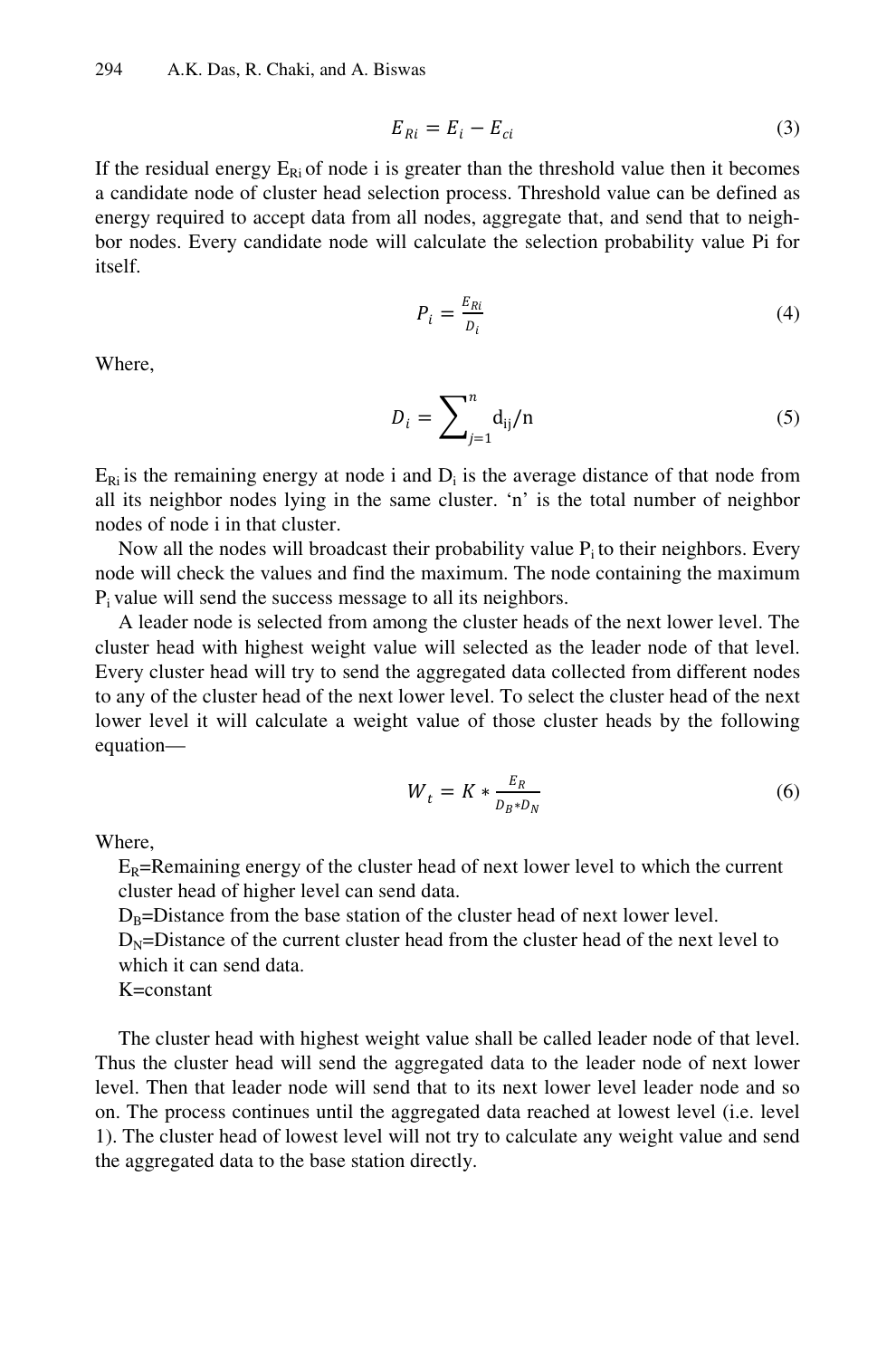#### **3.2 Data Dictionary**

|  | <b>Table 1.</b> Variables list |  |
|--|--------------------------------|--|
|--|--------------------------------|--|

| Variable name  | Description                                        |  |
|----------------|----------------------------------------------------|--|
| N              | <b>Total Number of nodes</b>                       |  |
| x,y            | Coordinate values of every node                    |  |
| d[i][j]        | Distance between nodes i and j                     |  |
| P[node_number] | An array consists probability values of each node  |  |
| E[node_number] | An array consists remaining energy of each node    |  |
| $E_{Ci}$       | Stores consumed energy for node i                  |  |
|                | Average distance of all neighbor nodes from node i |  |

#### **3.3 Description of PACBR Algorithm**

```
1. Input geographic location (Two coordinate values 
   x,y) of every node.
```

```
2. Make the cluster depending on the value of x and y, 
   and send the Cluster Information Packet (CIP) [Node 
   ID, Cluster ID] to every node N_i.
```

```
3. //Calculate energy consumed for every node i— 
    Repeat step 4 and 6 for i = 1 to n
4. Repeat step 5 for j=1 to k
```

```
5. a) Read Nm and Ea
```

```
b) Eci=Eci+(c*d[i][i]*Nm)+Ea
```

```
//End of Inner loop
```

```
6. //Calculate Residual Energy 
             Set E[i]=E[i]-Eci
```

```
//End of outer loop
```

```
7. For i=1 to n repeat step 8
```

```
8. If E[i] > Eth Then
```

```
a. Set S[i]=1
```

```
b. For j=1 to n repeat step c
```

```
c. Set \ D=D+d[i][i]
```

```
 //End of loop
```

```
d. Set Di=D/n
```

```
e. Set P[i]=E[i]/Di 
    Else
```

```
Set S[i]=0, P[i]=0
```

```
//End of Forlooop
```
- 9. //Broadcast probability value of every node to its neighbor within cluster only
	- Call Prob Broadcast(P[ ],n)
- 10. //Find the max value among the received probability values
	- Call Find max()
- 11. For i=1 to n repeat step 12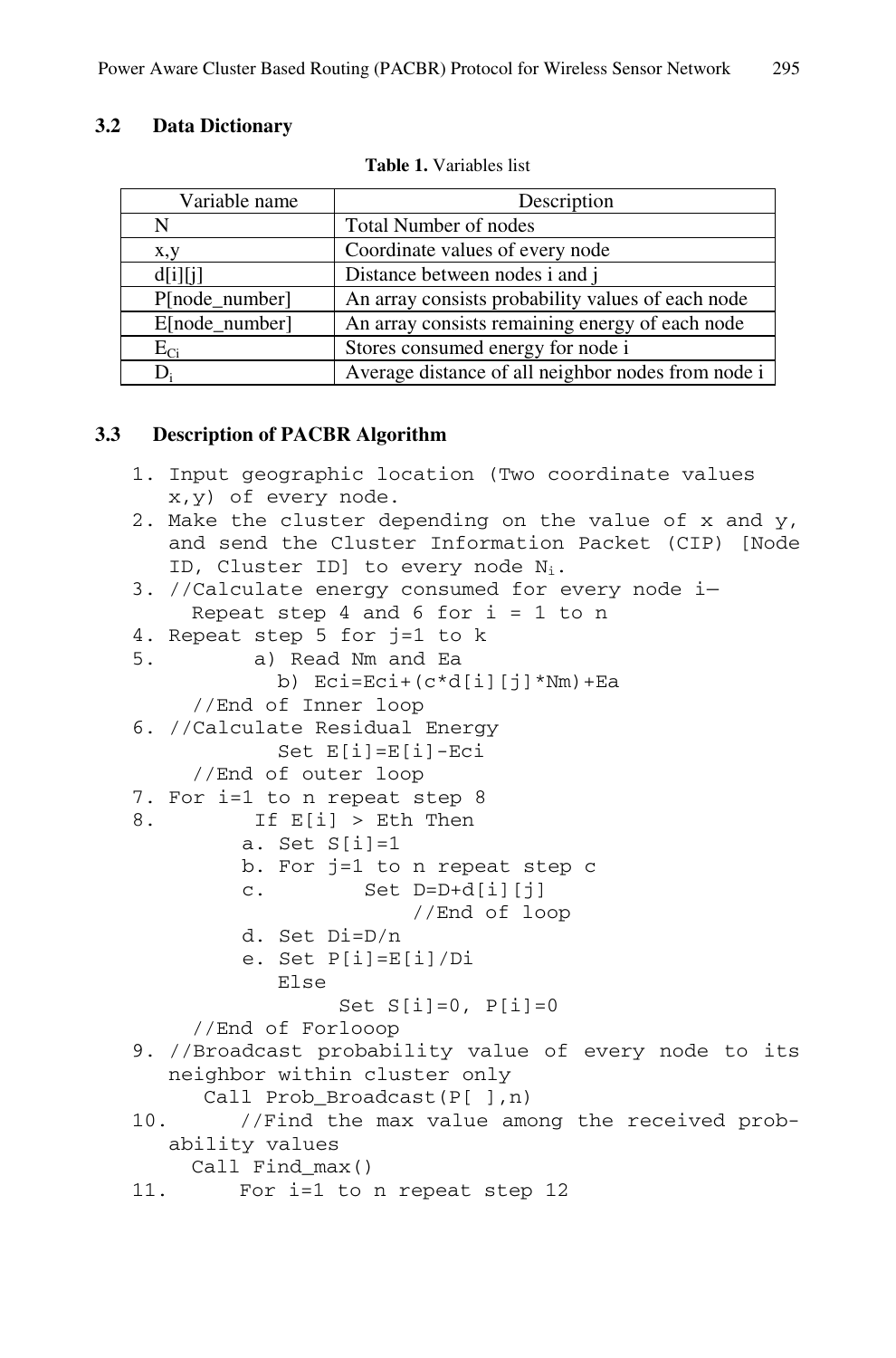12. If P[i]>max then Send the success message to all other nodes within the cluster Else Wait for success message //End of loop 13. Send data to CH 14. Aggregate collected data and send to base station

### **Prob\_Broadcast(P[ ],n).**

```
 For every node of cluster i do— 
                If cluster id matches with the cluster id 
of neighbor node j then 
                    Send the probability value to node j
```
### Find max().

```
1. Set max = 0
```

```
2.Forevery node within the cluster i 
                     If probability value p>max then do 
                         Set max = p // end loop
```
### **3.4 Case Study**

In the above figure, the base station divides the network into different levels and there are different numbers of clusters in each level. The black nodes are the cluster heads of the respective clusters. Each cluster head node calculates its weight value  $W_t$  except the cluster head nodes of the highest level or LEVEL 4. The weight values of the cluster head nodes of level 3 are 2.4, 2.47 and 2.3 and their distance from the base station are 255unit, 240unit and 245unit respectively and thus the node with the highest weight value that is the cluster head node having the weight value 2.47 is chosen as the leader node of level 3 and is marked in the figure with a rectangle. Every cluster head node of level 4 forwards their data to the leader node of level 3. In level 2 the distance from the base station of the cluster head nodes are 100unit, 130unit and 98unit and their weight values are obtained as 3, 3.5 and 3.2 respectively. It is observed that the node having distance from the base station 98unit has a lower weight value than the node having distance from the base station 100unit, due to having lower residual energy. Thus the node having greater weight value is chosen as the leader node to increase the lifetime of the network. Forwarding of data to the leader nodes of the next lower level continues till level 1 is reached. All the cluster head nodes of level 1 directly forward the data to the base station.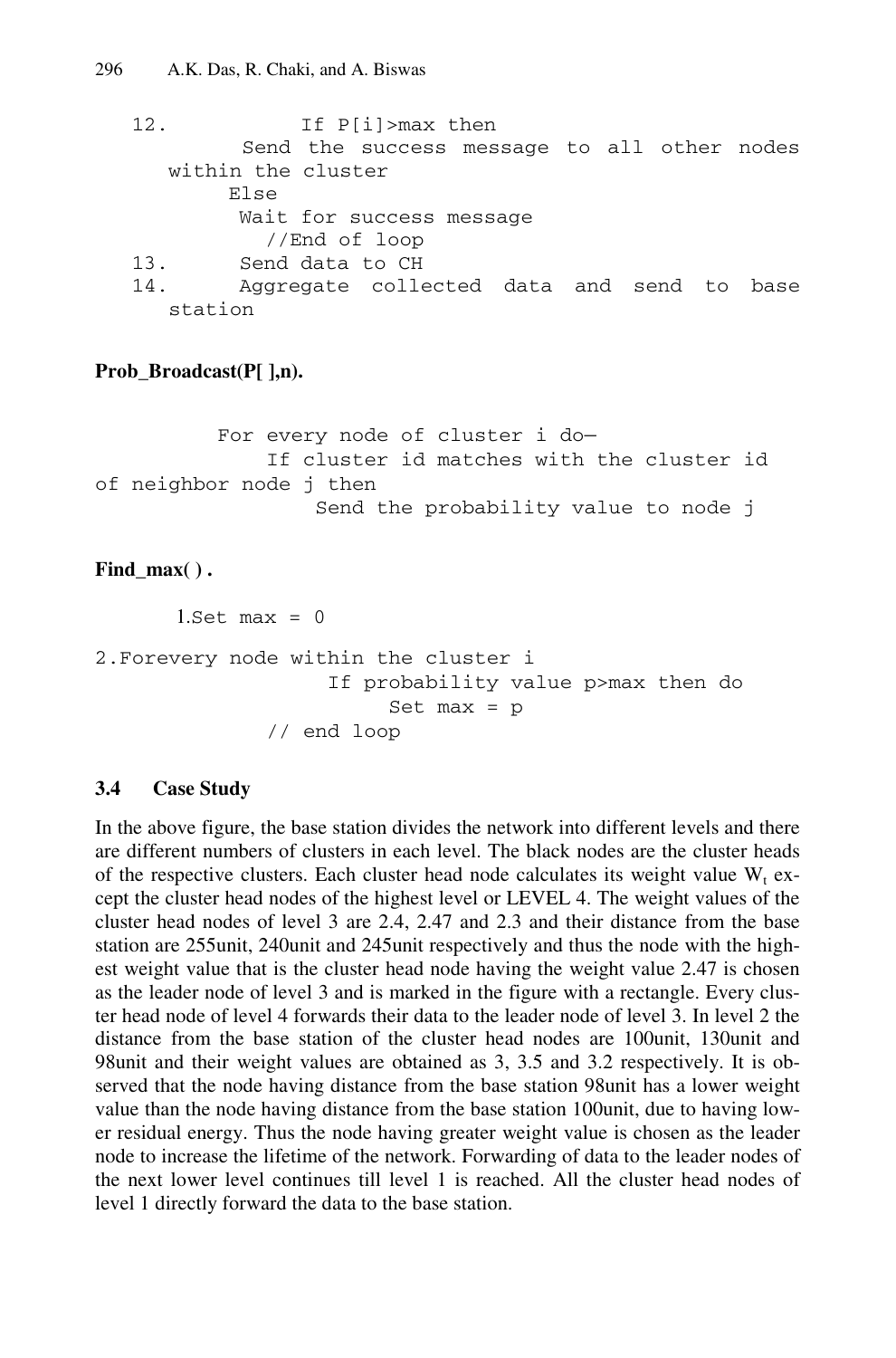

Fig. 1. Sending aggregated data through different levels

# 4 **Simulation Result**

To analyze the performance of the algorithm, a network with 20 nodes is created, which are distributed equally in four clusters residing in two different levels. The parameter list is given below—

| Parameters          | Description               |
|---------------------|---------------------------|
| Network size        | 100 nodes                 |
| Initial energy      | 5000J per node            |
| <b>MAC</b> Protocol | IEEE 802.15.4             |
| Power consumption   | Equivalent to packet size |
|                     | and distance              |
| Number of rounds    | At least 6                |

The initial power of every node is considered 500 units. The size of each packet of data is taken as 1KB. After every round the total reduction in energy of the network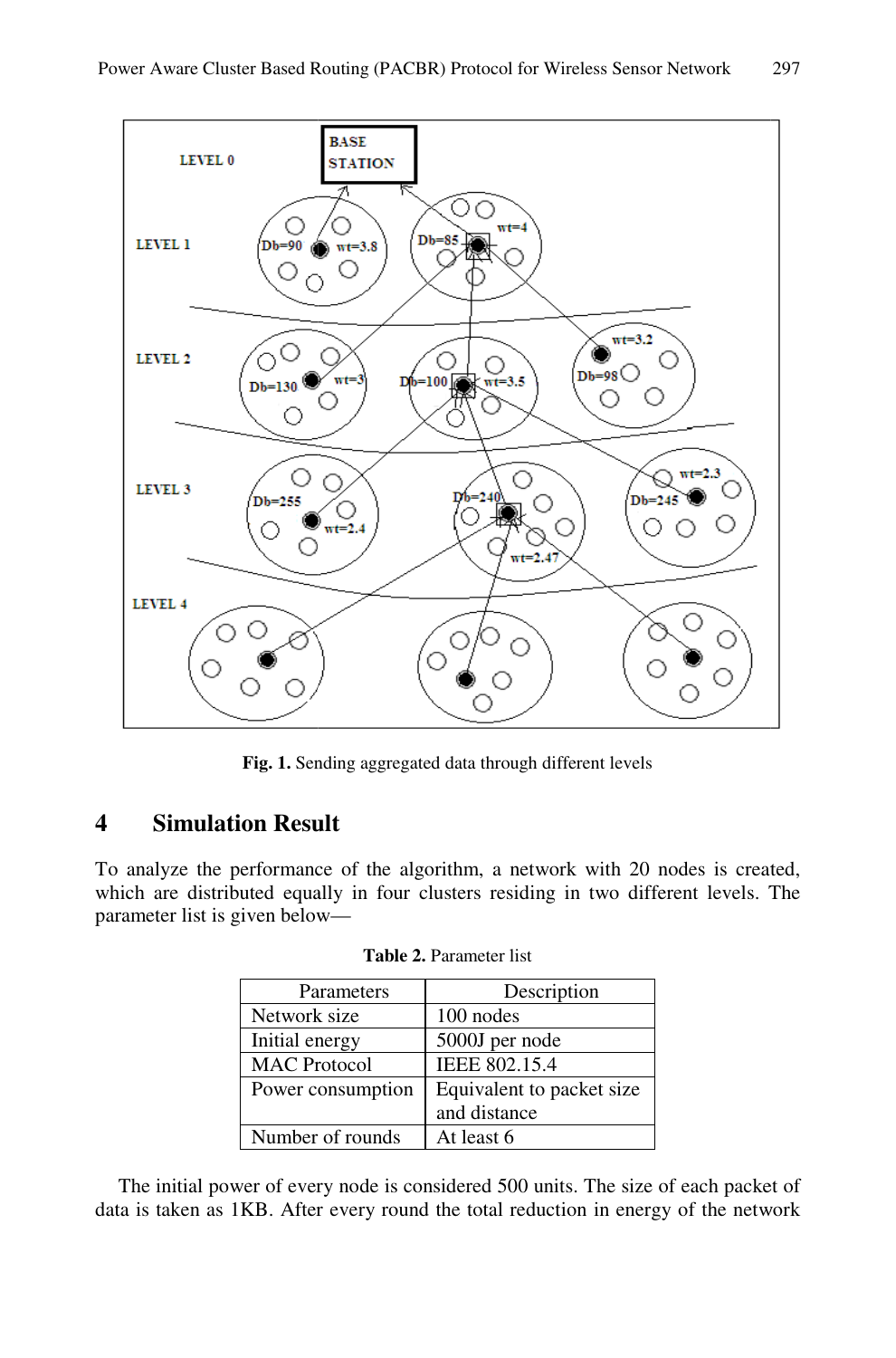and the total number of dead nodes is calculated. The result obtained is compared with that of Energy Efficient Clustering Algorithm (EECA) [3] which proves that after 6th round more nodes are dead for EECA with compare to PACBR.



**Fig. 2.** Number of dead nodes in the network after each round

Again after each round the average residual energy of the network is measured for both the algorithms and has plotted as follows—



**Fig. 3.** The total loss of energy after each round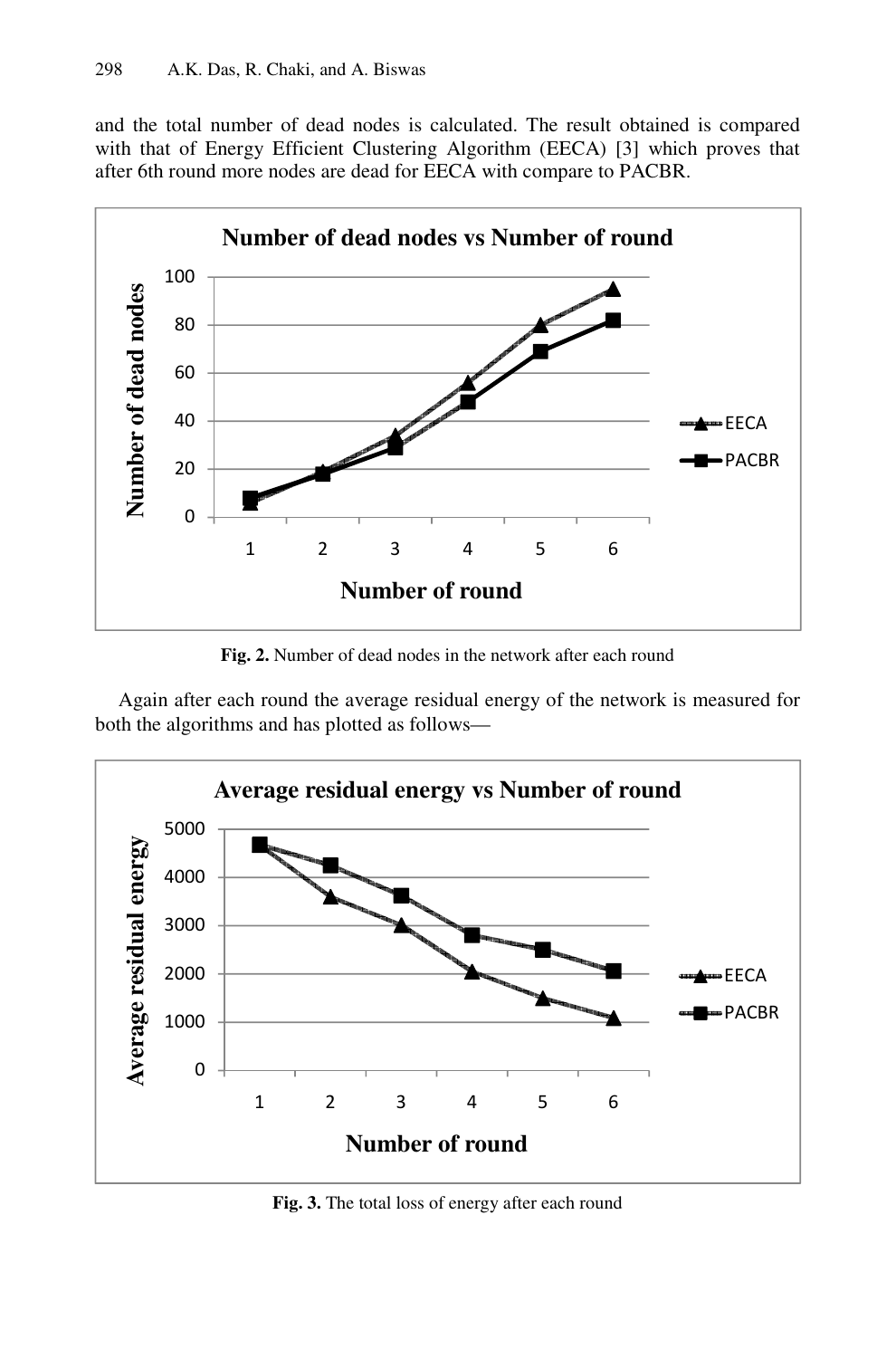The above figure shows that after 6th round the algorithm EECA [3] lost more energy than PACBR. Thus the proposed algorithm PACBR can send the aggregated data to the base station in an energy efficient way and increases network lifetime.

## **5 Conclusion**

The proposed algorithm Power Aware Cluster Based Routing (PACBR) protocol for Wireless Sensor Network takes care of the longevity of the network. It divides the network into different levels and each level contents of multiple clusters. Each cluster has a cluster head. The cluster heads collects sensed data from other nodes, aggregate that and sends that to the base station in an energy efficient way. The simulation results prove that the algorithm works more efficiently than other existing algorithms and also increases network lifetime.

# **References**

- 1. Geetha, V., Kallapur, P.V., Tellajeera, S.: Clustering in Wireless Sensor Networks: PerformanceComparison of LEACH& LEACH-C Protocols Using NS2. In: 2nd International Conference on Computer, Communication, Control and Information Technology (C3IT 2012), February 25-26, vol. 4, pp. 163–170. Elsevier Journal (2012)
- 2. Xinhua, W., Sheng, W.: Performance Comparison of LEACH & LEACH-C Protocols by NS2. In: 9th International Symposium on Distributed Computing and Applications to Business Engineering and Science (DCABES) (2010)
- 3. Sha, C., Wang, R., Huang, H., Sun, L.: Energy EfficientClustering Algorithm for data aggregation in WSN. Elsevier Journal, the Journal of China Universities of Posts and Telecommunications (December 2010)
- 4. Chamam, A., Pierre, S.: On planning of WSNs: Energy Efficient Clustering under the joint Routing and coverage constraint. IEEE Transactions on Mobile Computing 8(8) (August 2009)
- 5. Kumar, D., Aseri, T.C., Patel, R.B.: Energy Efficient Heterogeneous Clustered scheme for Wireless Sensor Network. Computer Communication 32(4), 662–667 (2008)
- 6. Guo, S., Zheng, J., Qu, Y., Zhao, B.H., Pan, Q.K.: Clustering and multi-hop routing with power control in wireless sensor networks. The Journal of China Universities of Posts and Telecomunications 14(1) (March 2007)
- 7. Tang, S., Li, W.: QoS supporting and optimal energy allocation for a cluster based wireless sensor network. Computer Communication Journal 29(13-14), 2569–2577 (2006)
- 8. Younis, O., Fahmy, S.: HEED: a hybrid, energy-efficient, distributed clustering approach for ad hoc sensor networks. IEEE Transactions on Appears in Mobile Computing 3(4) (October-December 2004) ISSN: 1536-1233
- 9. Cheng, H., Yang, G., Hu, S.: NHRPA: a novel hierarchical routing protocol algorithm for wireless sensor networks. The Journal of China Universities of Posts and Telecommunications 15(3), 75–81 (2008)